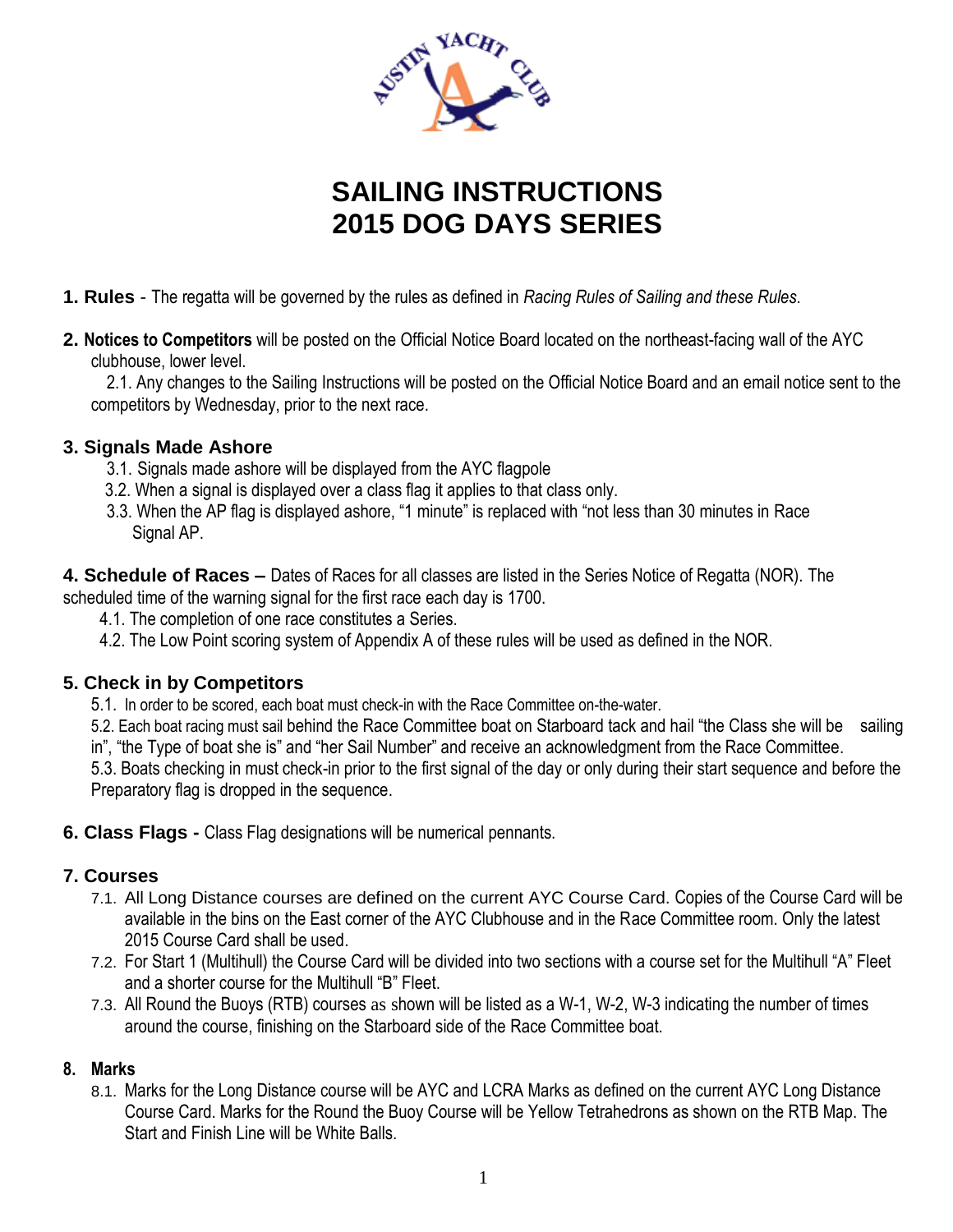## **9. Time Limits**

- 9.1. For Round-the-Buoys (RTB) courses, the time limit for each race will be ninety (90) minutes for the first boat to sail the course and finish. A boat failing to finish within 30 minutes after the first boat in her class sails the course and finishes will be scored DNF. This modifies rules 35 and A4.
- 9.2. For Long Distance (LD) courses, the time limit for each race will be three (3) hours for the first boat to sail the course and finish. Boats failing to finish within 60 minutes after the first boat in her class sails the course and finished will be scored DNF

9.3 Once a boat has finished, the Race Committee may offer or assign a finish in-place when the time limit for subsequent boats is expiring or for boats significantly behind the remainder of the fleet.

#### **10. Obstructions**

- 10.1. The starting area is the area within 100 yards of the starting line; within this area, boats whose warning signal has not been made shall keep clear of the line and of all boats whose warning signal has been made.
- 10.2. After the Start, the Finish Line is an obstruction, except when on the last leg of the course. Boats that sail through this obstruction will immediately be scored points equal to DNF.
- 10.3. A boat may correct any errors to comply with this rule, provided she has not finished. This modifies Rule 28.1.

### **11.The Start**

- 11.1 The Race Committee may alert the first start sequence and second race of the day with a series of short blast (more than 3) at least 1 minute prior to the starting sequence for the first start in that sequence. This modifies RR Appendix "L" 5.2.
- 11.2 The starting line will be between orange line flag on the Race Committee boat and a white buoy on the port end.
- 11.3 The start line for the RTB Race will be a Mid-line course for those races.
- 11.4 The start sequence may be broad cast on the Primary VHF Race Committee Channel 78.
- 11.5 The Starting Signal will be as describe in the Racing Rules of Sailing under Rule 26.

#### **12 Recalls**

- 12.1 The RC will attempt to promptly broadcast the sail number of each recalled boat on the primary VHF channel 78. The following shall NOT be grounds for redress:
	- 12.1.1 Failure of a boat to receive the recall broadcast.
	- 12.1.2 Failure of the RC to broadcast recall numbers.
	- 12.1.3 A boat's position in the sequence of broadcast numbers.
- 12.2 A class that has a General Recall will go to the end of the starting sequence for its next start.
- **13 Change of Course -** For Long Distance (LD) courses; the Race Committee may not change the direction or length of any leg of the course after the start. This modifies rule 33.

#### **14 The Finish**

- 14.1The finish line will be between an orange line flag on the Race Committee boat and a white buoy on the starboard end.
- 14.2 The finish line for a Long Distance Course will be an orange line flag on the Starboard side of the Race Committee Boat and a white ball.
- 14.3 If a Long Distance Course must be shortened, the finish line will be an Orange Flag on a Chase Boat, posted at a mark to be rounded. The Chase boat will set up at a mark on the side that the boats must round. The flags must be posted prior to the first boat of that class, rounding the mark, with one sound signal, posting an "S" Flag, the Orange Line Flag and a course board for the class being shortened.
- 14.4 Classes not being shortened at that mark will return to the original starting area and finish on the Starboard Side of the Race Committee Boat.